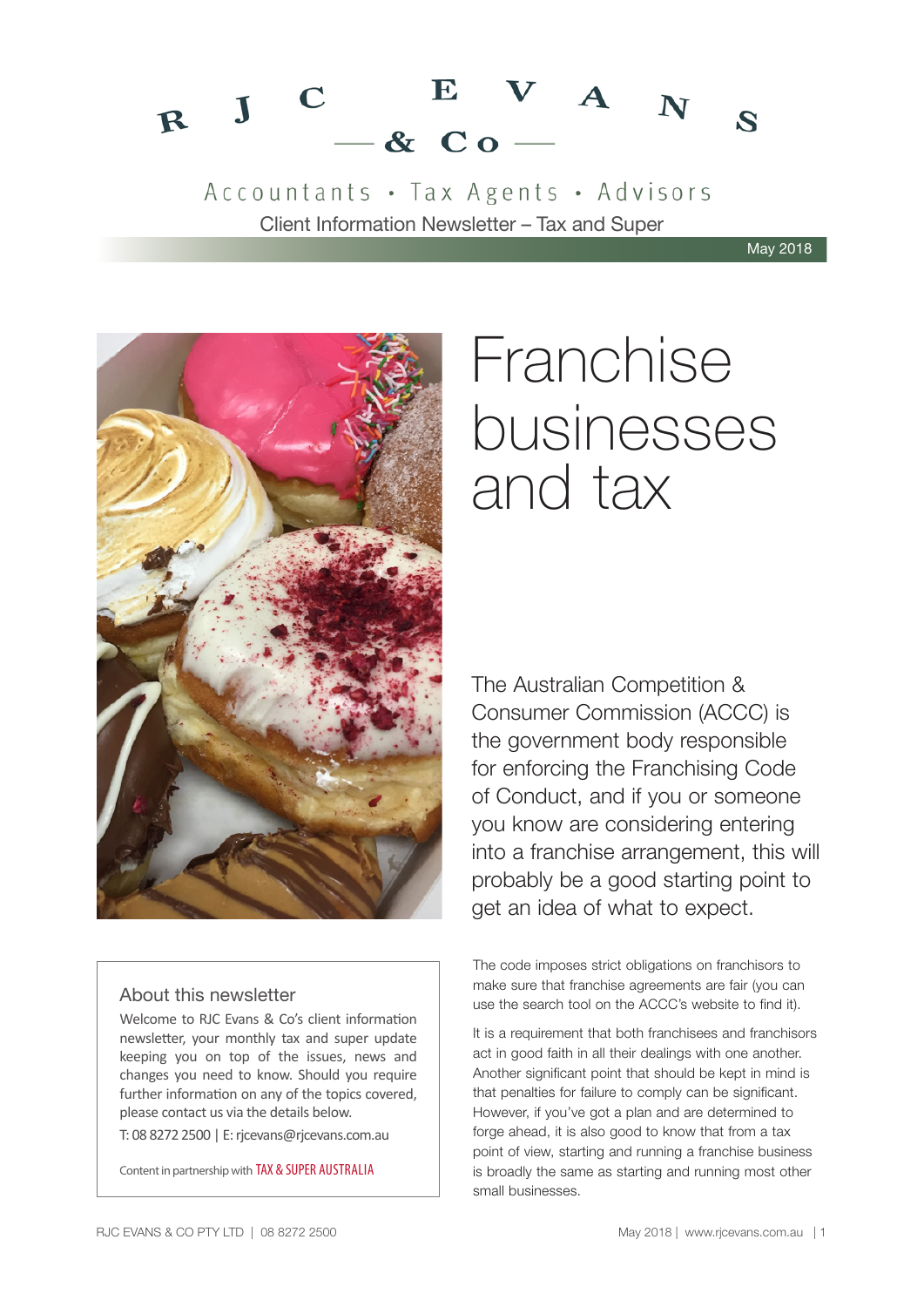#### Franchising and tax *cont*

There are additional considerations however, in that there are different tax treatments for franchise-specific payments and transactions between franchisee and franchisor. (The person who grants the right to use a business under some brand name or trade mark, and the right to manufacture and distribute their products or services, is known as the franchisor. The person who receives these rights is known as the franchisee.) The franchisor and each franchisee need to have separate Australian business numbers (ABNs).

#### Franchise fee deductions

The initial franchise fee or transfer fee that is paid to the franchisor forms part of the cost base for your franchise business as a capital asset. As these fees are capitally invested in the business, you as the franchisee do not deduct the fee as a business expense from your annual income tax.

Depending on the circumstances, franchise renewal fees may form part of a franchisee's cost base. Any franchise renewal fees not included in the cost base may be deductible as a business expense and subject to the prepayment rules (more below). Generally you can deduct the fees paid to the franchisor for ongoing training as a business expense.

The prepayment rules cover expenses incurred in a current income year under an agreement for something to be done, in whole or in part, in a later income year. This alters the timing of a deduction for certain prepaid expenses that would ordinarily be immediately deductible in full in the year they are incurred. The subsequent timing of such a deduction can generally be made over an "eligible service period", which in most cases means when the agreement is in force.

#### Goods and services tax

Payments made to the franchisor will generally also include a goods and services tax (GST) component, as in most cases the franchisor will be GST registered. If you as the franchisee are also GST registered, you will be able to claim a GST credit from the ATO for the GST amount included in:

- initial franchise fees
- franchise renewal fees
- franchise service fees or royalties
- advertising fees
- transfer fees, and
- training fees.

#### Royalties or interest payments

An agreement to purchase a franchise often includes ongoing payments of royalties, interest payments or levies to the franchisor. These payments typically cover head office expenses, such as administration, advertising and technical support.

Unlike the initial up-front fee, when you work out your annual income tax liability you are generally able to deduct payments of royalties, interest payments and levies in the year these are incurred, as they are and will be a continuing expense in carrying on the business.

#### Non-resident franchisors

You may, depending on the original franchisor business that takes you on as a franchisee, find that you are required to make royalty or interest payments to nonresident franchisors that are based in another country. The ATO generally requires that franchisees withhold a flat rate of 30% from the gross amount of a royalty payment and 10% from the gross amount of an interest payment. However, a double tax agreement with the non-resident franchisor's country of residence may reduce this rate. Check with us if this is an issue.

You will need to pay the ATO the amounts withheld from royalty and interest payments, and have us report these amounts in your activity statement for the relevant reporting period. We will later need to report the total annual amount of royalty and interest payments and amounts withheld to the ATO.

A franchisee can only deduct the royalty payment to a non-resident franchisor as a business expense if you have withheld tax from the royalty payment and the amount has been paid to the ATO.

#### Ending a franchise agreement

If you either transfer a franchise to another party or terminate your franchise agreement, you may need to alert us in case there are both capital gains tax (CGT) and GST consequences.

When you transfer or terminate a franchise, the initial franchise fee or transfer fee that is included in the business's cost base may be relevant in working out the net capital gain (if any) to include in a subsequent tax return.  $\blacksquare$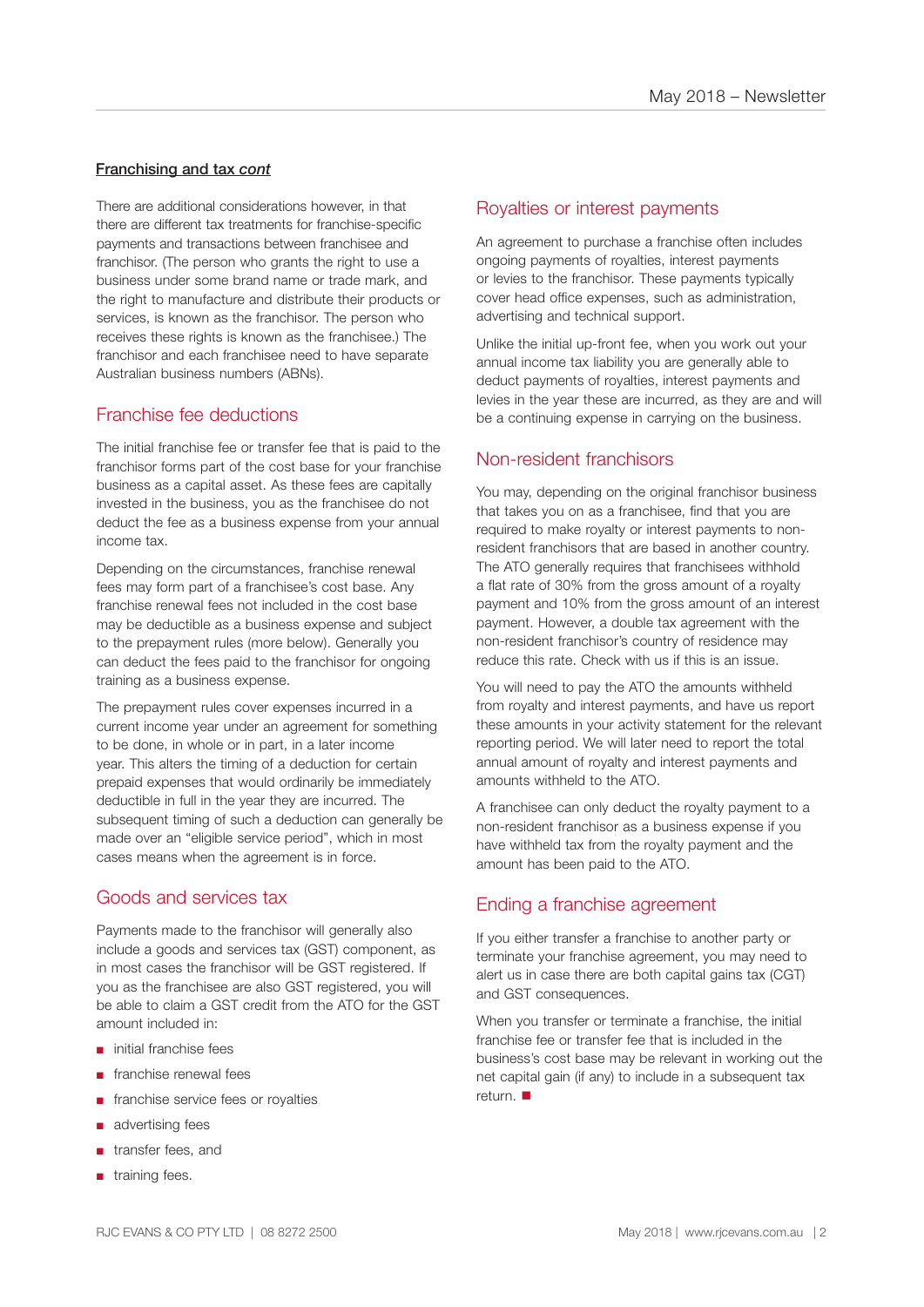# **Interest deductibility after income-producing activity ceases**

 $A$ <sup>n</sup> issue that sometimes arises for business owners is whether interest expenses incurred on borrowed funds used in a business remain deductible after the business's income earning activities have ceased.

As a general rule, in order for interest expenses to be deductible in the relevant income year, a taxpayer is generally required to demonstrate that the expense was either incurred in gaining or producing assessable income, or necessarily incurred in carrying on a business for the purpose of gaining or producing that assessable income.

In either case, the taxpayer is required to demonstrate that there is sufficient connection between the interest expense incurred and the derivation of assessable income. In past court cases on this matter, in determining such a connection, consideration was given to the purpose of the borrowing (commonly referred to as the "purpose" test) and the use to which the borrowed funds have been put (the "use" test).

In each judgment, the courts allowed a deduction for interest expenses incurred on borrowed funds notwithstanding the disposal of the relevant income producing assets.

#### **Case 1:** Partners borrowed to acquire a delicatessen business.

After a number of years of trading, the business was sold at a loss. The proceeds of the disposal were paid to the lender but were insufficient to satisfy the liability fully. The court held that the interest expense incurred on the outstanding loan balance remained deductible.

#### **Case 2:** The taxpayer, with her husband, borrowed money to fund a trucking and equipment hire business.

After her husband's death, the wife sold the assets of the business but the proceeds (plus other amounts on hand) were insufficient to fully repay the loan. She subsequently refinanced the loan because she was able to obtain a lower interest rate through an alternative lender. In these circumstances, notwithstanding that the business had ceased, it was held that the interest costs incurred relating to the refinanced loan were deductible as the new loan was considered to have taken on the same character as the original borrowing.

#### **Establishing a connection**

Based on the principles in these cases, the ATO maintains that a sufficient connection between the former income earning activities and the interest expenses incurred following cessation of those activities must continue to be maintained.

In practical terms, and to ensure success in making any such claims, it must be determined whether a connection between the interest expense and the former income-earning activities remains or whether this has been broken.

The ATO has acknowledged that ongoing interest expenses, in the above circumstances, may still be deductible irrespective of:

- the loan not being for a fixed term
- the taxpayer having a legal entitlement to repay the principal before maturity, with or without penalty, or
- the original loan being refinanced, whether once or more.

The ATO does state, however, that any connection would be broken if it could be concluded that the taxpayer:

- had kept the loan on foot for reasons unassociated with the former business activity, or
- had made a conscious decision to extend the loan to obtain a commercial advantage that is unrelated to the previous attempts to earn assessable income.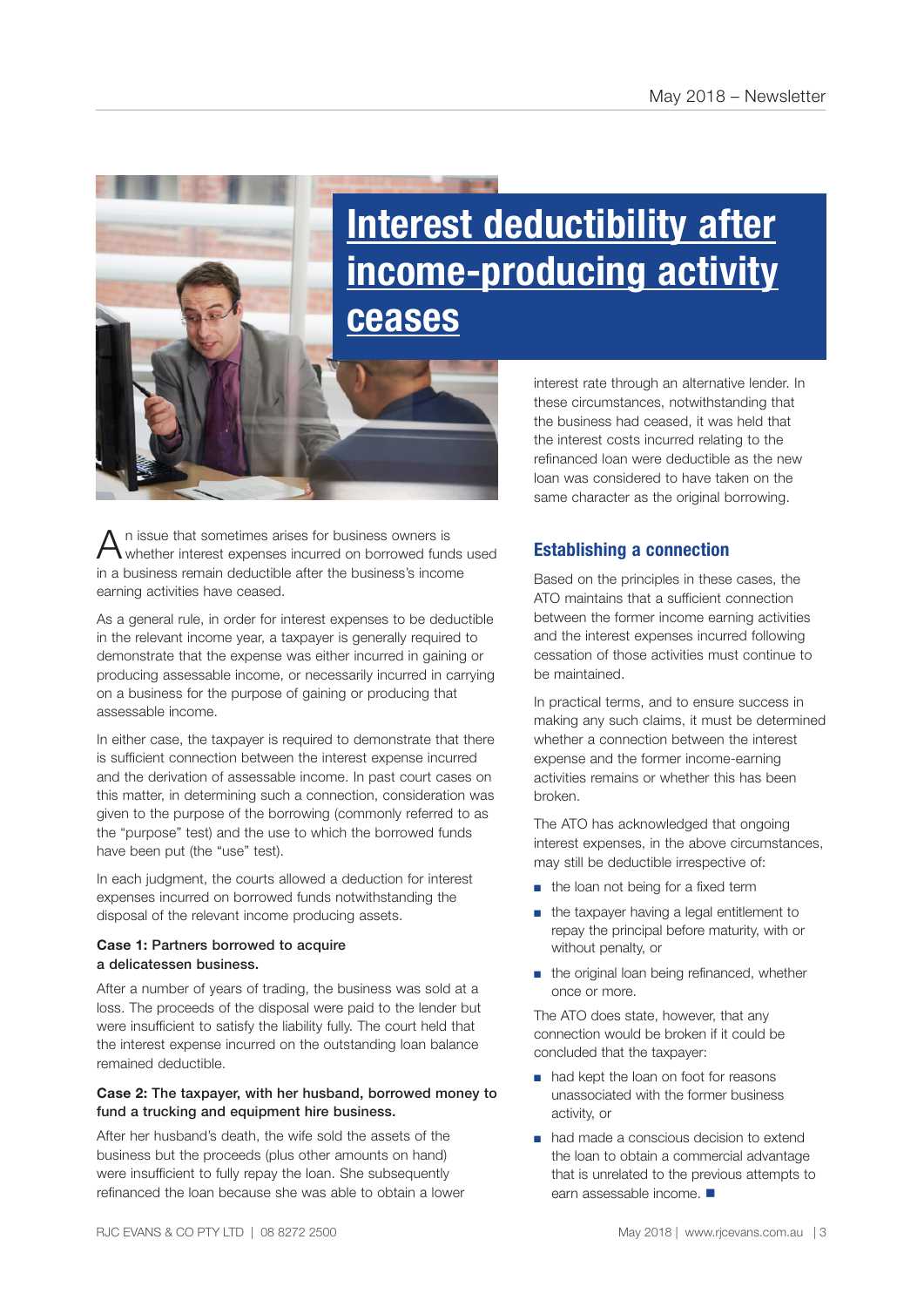

Whether or not the trustee of a complying superannuation fund can accept member contributions for those aged between 65 and 75 depends on the member satisfying a "work test".

The work test requires a member to have been gainfully employed for at least 40 hours in a period of not more than 30 consecutive days during the financial year a contribution is made.

To be "gainfully employed" a person must either be employed or self-employed for gain or reward in any business, trade, profession, vocation, calling, or occupation or employment.

The definition of "gain and reward" is particularly broad and does not limit itself to salary or wages. It includes business income, bonuses, commissions, fees or gratuities, in return for personal exertion.

If the contribution is made to an industry or retail fund, the person making the contribution is generally required to tick a box that states that the work test has been satisfied.

In the case where the contribution is made to an SMSF, a *Work Test Declaration* would typically suffice as proof the work test has been passed.

It is however essential to retain evidence of the work performed as there is always the risk of being asked (in the event of an ATO audit) to provide appropriate evidence that the work test has been met. If the ATO is not satisfied with the evidence provided, the contribution is likely to be disallowed.

Many questions have been asked about the work test over the years. The following is a compilation of answers to some of the most relevant questions.

#### **WORK TEST AND VOLUNTARY WORK**

Jane worked unremunerated for a charity throughout the 2016-17 financial year. Would Jane satisfy the work test in that year?

No, as an unpaid volunteer, her work does not meet the definition of a "gainfully employed" person.

#### **WORK TEST AND SALARY SACRIFICE**

Peter is over 65, working full-time and salary sacrificing his whole salary to superannuation. Peter has no taxable income to declare in his personal income tax return. How would Peter prove that he satisfies the work test?

Where there is full salary sacrifice then the PAYG payment summary from the employer would still be issued with the salary sacrificed amount being reported as reportable superannuation contributions. This would provide enough evidence of the gain or reward for the work test.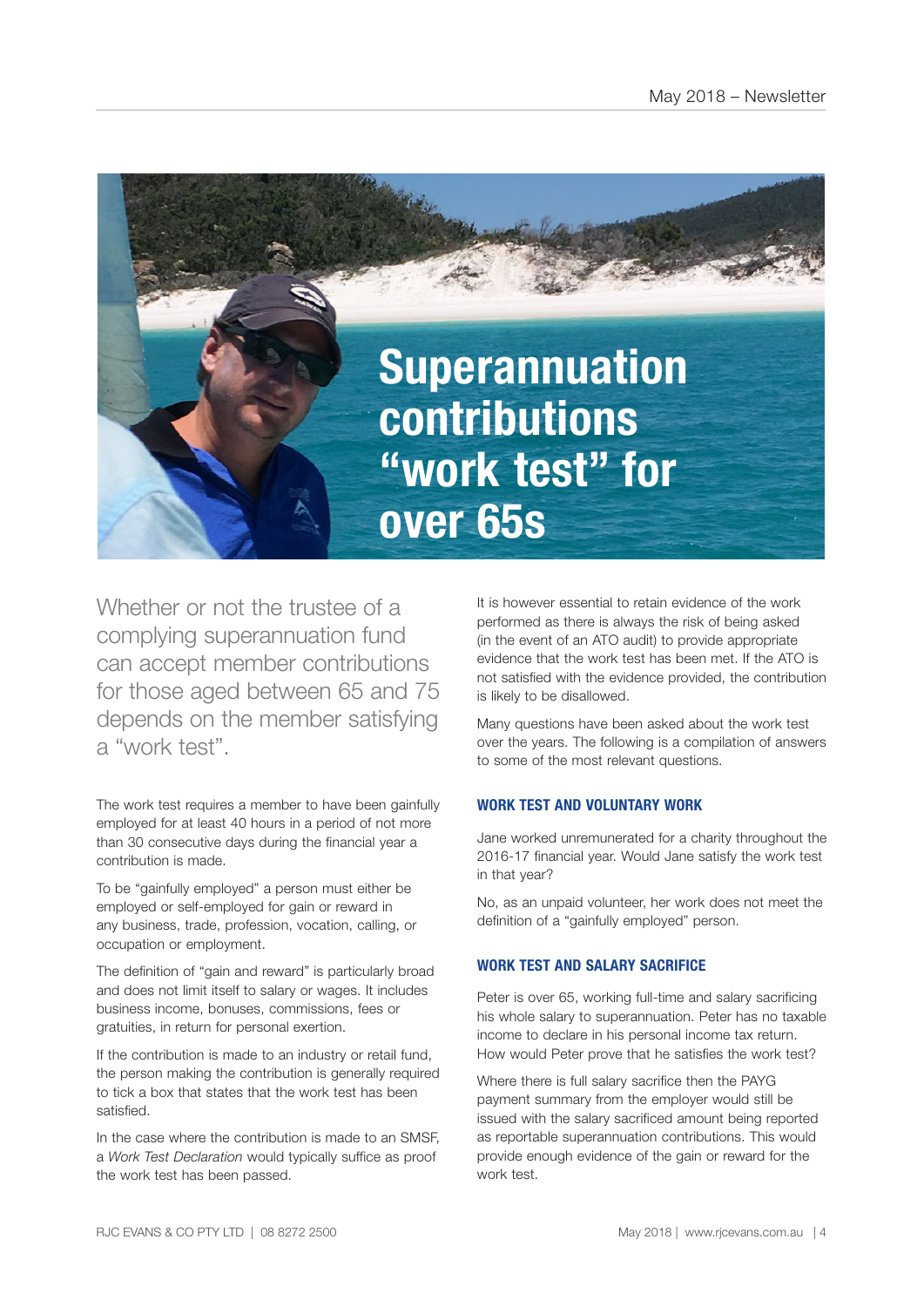#### Superannuation contributions "work test" for over 65s *cont*

#### **PROVING WORK TEST WHERE ONE IS AN EMPLOYEE**

How can an employee prove that they satisfy the work test?

In the case where one is an employee and works for at least 40 hours in a period of not more than 30 consecutive days during a financial year, the existence of PAYG summaries, an employment contract and evidence of superannuation guarantee contributions made on their behalf will provide appropriate evidence of the work test.

#### **PROVING WORK TEST WHERE ONE IS NOT AN EMPLOYEE**

How can a self-employed individual prove that they satisfy the work test?

In this case, notes of the work done and the activities performed together with invoices/pay slips substantiating the income derived and the hours worked will provide evidence for the work test. Factors suggesting the individual is genuinely carrying on a business and that the work was done and paid for legitimately, at a commercial rate, will be relevant here.

#### **TURNING 65 DURING A FINANCIAL YEAR**

John turned 65 on 22 September 2016. John made non-concessional contributions to a superannuation fund during the 2016-17 financial year. Under what circumstances was John able to contribute?

The main issue here revolves around John turning 65 on 22 September 2016. What is required is for John to meet the work test if the contribution is made after his 65th birthday. In short;

- if the non-concessional contribution is made prior to John turning 65 (that is, before 22 September 2016) he is not required to meet the work test as members under 65 do not have to satisfy a work test to make these contributions.
- if the contribution is made after John's 65th birthday. he must be gainfully employed and work for at least 40 hours in a period of not more than 30 consecutive days in the 2016-17 financial year.

#### **TRIGGERING THE BRING-FORWARD PROVISIONS**

Andrew has a total super balance of \$500,000 on 30 June 2017. Andrew contributes \$100,001 to his SMSF just before his 65th birthday in the current

year, triggering the "bring forward rule" for the nonconcessional contributions in the 2017-18 year. Will Andrew need to satisfy the work test in each of the following two years in order for the SMSF to be permitted to accept any subsequent member contributions?

Yes, this is because a person who has triggered the "bring forward rule" for non-concessional contributions in a financial year and has since reached age 65 is required to satisfy the work test in later financial years that they may want to contribute up to their brought forward non-concessional contributions cap.

#### **TURNING 75 DURING A FINANCIAL YEAR**

Is it possible to make non-concessional contributions after reaching age 75 if the work test was satisfied within the financial year prior to the individual's 75th birthday?

Yes, but only if the contribution is received by the fund within 28 days after the end of the month when a person turns 75. For example, if a person turns 75 in April, then the contribution must be received by their super fund by 28 May.

#### **WORK TEST REQUIREMENT AND "RESERVED" CONTRIBUTIONS**

Chris is 69 years old. He made a personal contribution of \$20,000, which was received by his SMSF in June 2017. The contribution was applied to an unallocated contribution account (established in accordance with the rules of the SMSF), and subsequently allocated to Chris's accumulation account on 7 July 2017. Would Chris be required to satisfy the work test in the year the contribution was made to the fund (that is, 2016-17) or in the year the contribution was allocated to Chris's account (2017-18)?

Chris is required to meet the work test in the year the contribution was made to the fund (2016-17) rather than when the contribution was allocated to his account  $(2017-18)$ .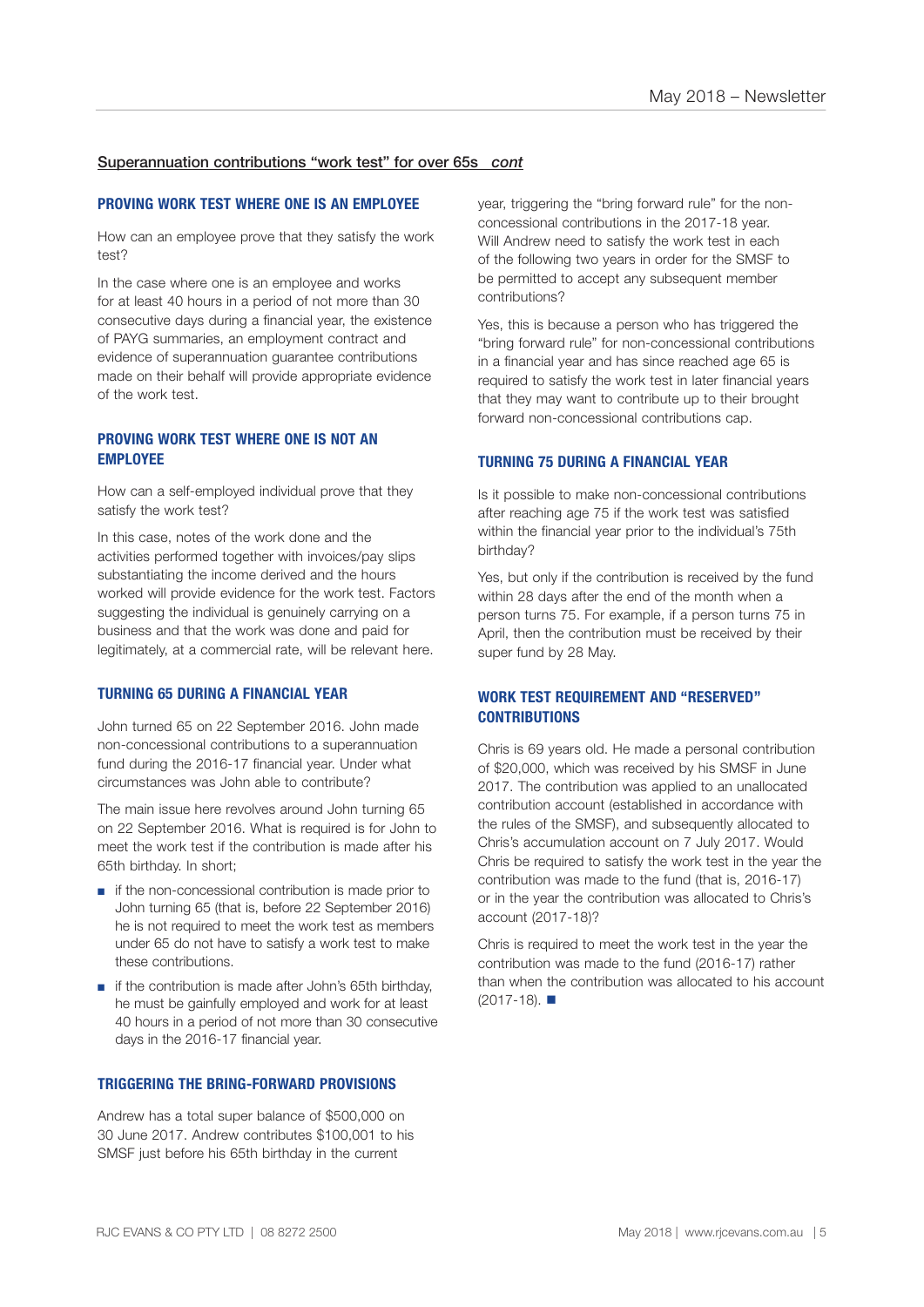

# **2-minute quiz:** Business deductions

How well do you know your business deductions? Try these questions to find out! Answers on page 7.

# Question 1

A company's financial accounts show the following information in relation to its bad debts and doubtful debts for the year:

- Closing balance for doubtful debts from the previous year: \$172,000
- Doubtful debts provided for (but not written off) during the year: \$89,000
- Bad debts formally written off during the year: \$94,000
- Closing balance for doubtful debts at year end: \$167,000

#### What is the deductible amount for the year?

- 1. \$172,000
- 2. \$89,000
- 3. \$94,000
- 4. \$167,000

## Question 2

A business incurs these legal expenses:

- A. Legal fees relating to the acquisition of a subsidiary company
- **B.** Legal fees relating to settling a customer dispute over an allegedly faulty product
- C. Legal fees relating to hiring five new staff members
- D. Legal fees relating to establishing a business loan. The fee was \$300.

#### Which of the expenses are fully deductible in the year the expenditure was incurred?

- 1. B and C
- 2. B, C and D
- 3. C only
- 4. A, B and C
- 5. A,B,C and D

This information has been prepared without taking into account your objectives, financial situation or needs. Because of this, you should, before acting on this information, consider its appropriateness, having regard to your objectives, financial situation or needs.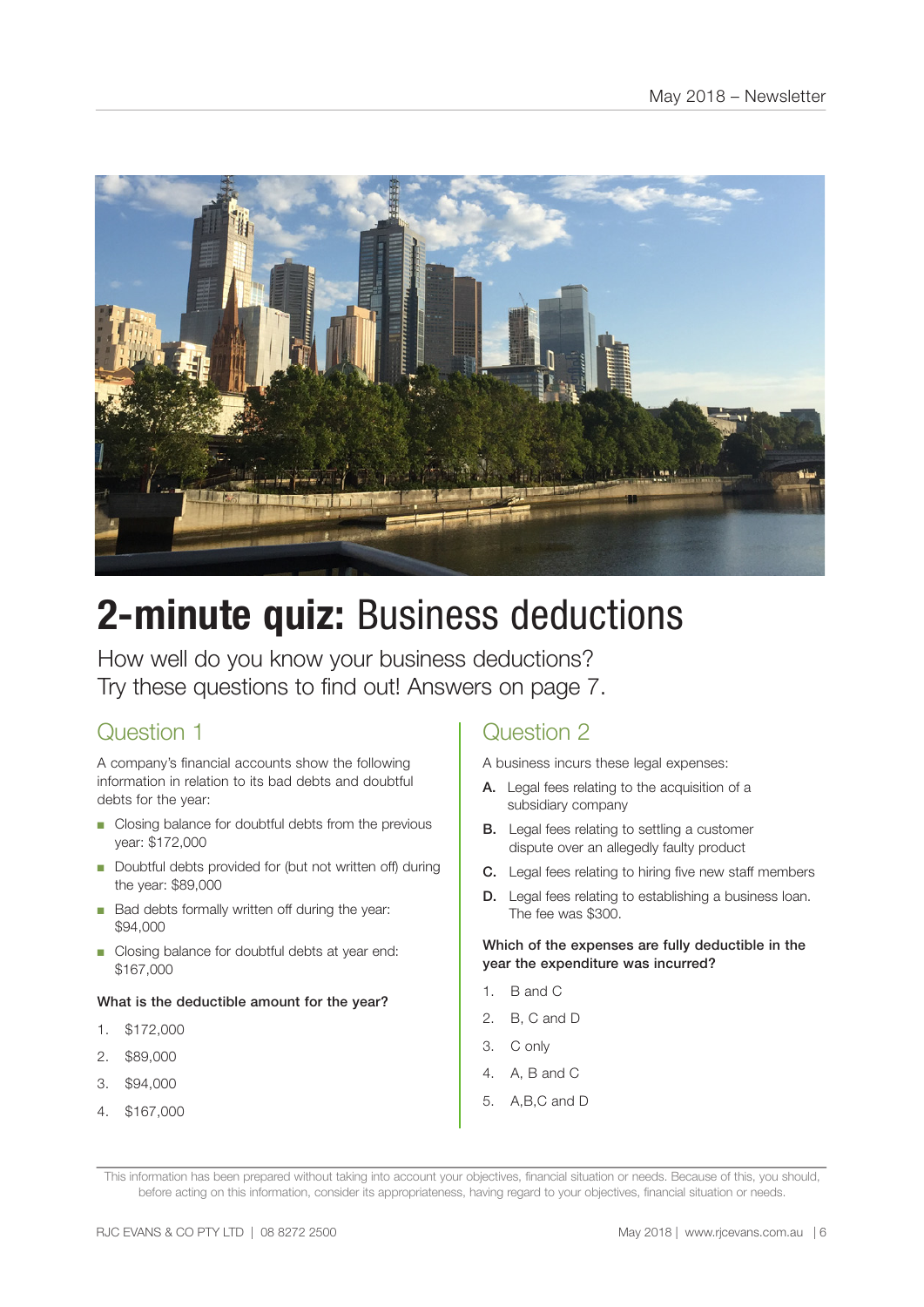#### 2-minute quiz: Business deductions *continued*

### Answer 1

#### The correct answer is 3.

As a general rule, bad debts may be deductible under the general deduction provisions, or alternatively are deductible under a specific section of the tax law.

Broadly, if the company were to claim a bad debt deduction under the specific section, the debt must have been bought to account as assessable income of the taxpayer for the current year or an earlier year. Alternatively, a deduction could be claimed if it is in respect of money lent in the ordinary course of a money lending business – that is, there is no requirement for the debt to have been included in the business's assessable income.

In order to be deductible, a debt must be actually bad and written off. It is not sufficient that a debt is merely provided for as being doubtful or expected to turn bad in a future income year.

In its relevant guidance, the ATO states:

*A debt may be considered to have become bad in any of the following circumstances:*

- *(a) the debtor has died leaving no, or insufficient, assets out of which the debt may be satisfied*
- *(b) the debtor cannot be traced and the creditor has been unable to ascertain the existence of, or whereabouts of, any assets against which action could be taken*
- *(c) where the debt has become statute barred and the debtor is relying on this defence (or it is reasonable to assume that the debtor will do so) for non-payment*
- *(d) if the debtor is a company, it is in liquidation or receivership and there are insufficient funds to pay the whole debt, or the part claimed as a bad debt, and*
- *(e) where, on an objective view of all the facts or on the probabilities existing at the time the debt, or a part of the debt, is alleged to have become bad, there is little or no likelihood of the debt, or the part of the debt, being recovered.*

In another section of the same guidance, the ATO states:

*While individual cases may vary, as a practical guide a debt will be accepted as bad under category (e) above where, depending on the particular facts of the case, a taxpayer has taken the appropriate steps in an attempt to recover the debt and not simply written it off as bad. Generally speaking such steps would include some or all of the following, although the steps undertaken will vary depending upon the size of the debt and the resources available to the creditor to pursue the debt:*

- *(i) reminder notices issued and telephone/mail contact is attempted*
- *(ii) a reasonable period of time has elapsed since the original due date for payment of the debt. This will of necessity vary depending upon the amount of the debt outstanding and the taxpayers' credit arrangements (eg 90, 120 or 150 days overdue)*
- *(iii) formal demand notice is served*
- *(iv) issue of, and service of, a summons*
- *(v) judgment entered against the delinquent debtor*
- *(vi) execution proceedings to enforce judgment*
- *(vii) the calculation and charging of interest is ceased and the account is closed, (a tracing file may be kept open; also, in the case of a partial debt write-off, the account may remain open)*

*(viii) valuation of any security held against the debt, and*

*(ix) sale of any seized or repossessed assets.*

### Answer 2

#### The correct answer is 1.

The reasoning for each expense incurred is as follows:

- A. Legal fees relating to the acquisition of a subsidiary company would generally not be deductible in the income year incurred as the expenditure is of a capital nature, not a direct business expense. It is unclear as to what aspect of the acquisition the legal costs relate to. Depending on their nature, they may form part of the cost base of the shares of the acquired company or, as a last resort, the costs may be deductible over five years as "blackhole expenditure".
- B. Legal fees incurred in the ordinary course of business which relate to settling a dispute with a customer over an allegedly faulty product would generally be fully deductible in the income year incurred as it is necessarily incurred in carrying on a business.
- C. Legal fees relating to hiring new staff members would also generally be deductible in the year incurred as it is necessarily incurred in carrying on a business.
- D. Legal fees relating to establishing a business loan would generally not be fully deductible in the income year incurred as the expenditure is of a capital nature. Legal fees that are in the nature of borrowing costs may be deductible however over the lesser of the loan term or five years (although an immediate deduction would be available if the amount is \$100 or less).  $\blacksquare$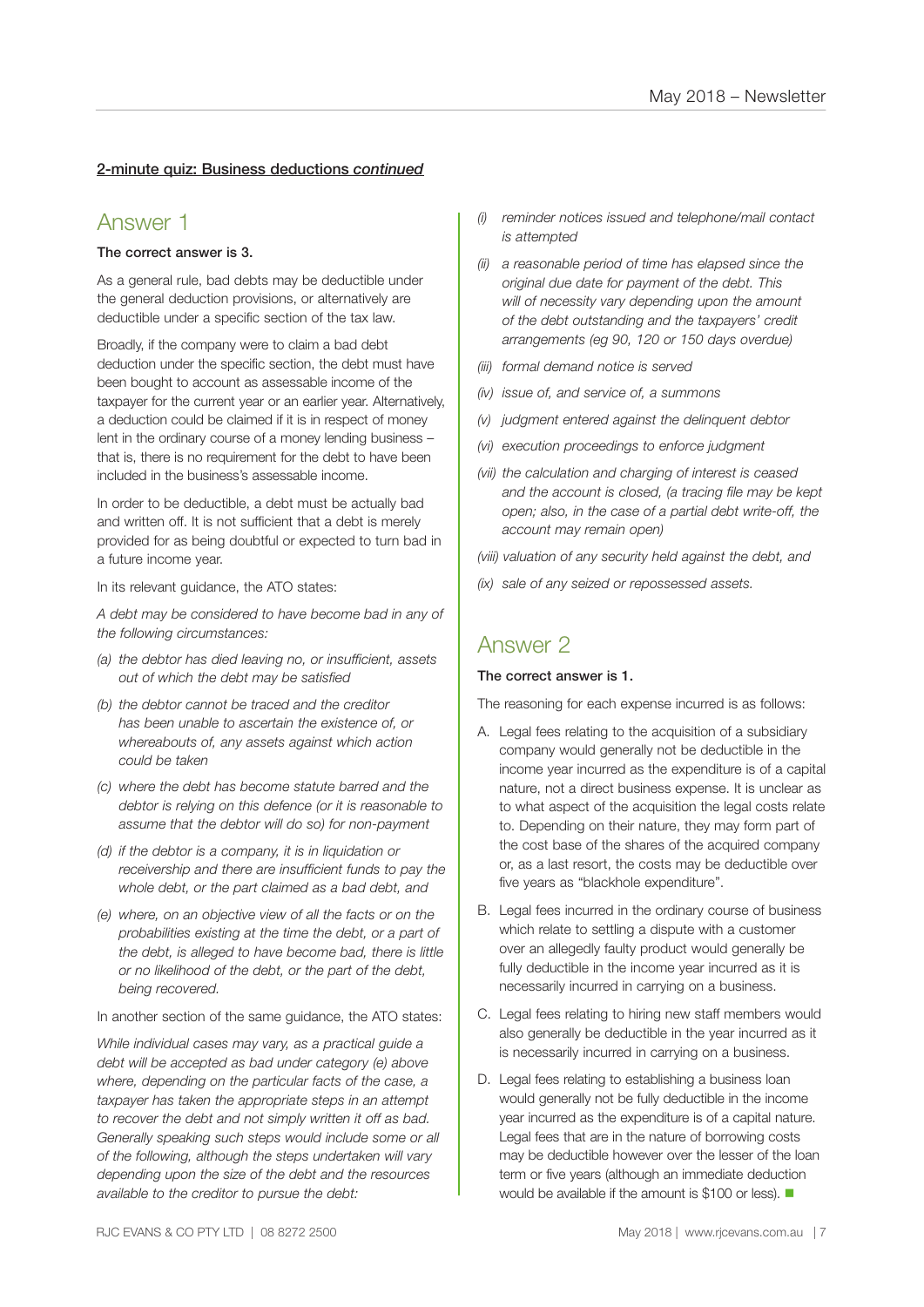

A testamentary trust works in tandem with a will, and is similar to a discretionary trust, with the major difference being it only takes effect upon the death of the person who made the will. The trust can be funded by some or by all of your assets, and by payments derived as a consequence of death, such as life insurance payouts and superannuation death benefits.

Multiple testamentary trusts can be created specifically in wills or by giving the executor of the will the discretion to set up a separate testamentary trust under certain specified parameters. A well governed trust will ensure desired asset protection is achieved and family and legal disputes minimised or hopefully prevented.

A testamentary trust can exist for up to 80 years, but can also vest (be wound-up) earlier if the trustee so decides. Under a testamentary trust, the ultimate control and legal ownership of the estate is clearly with the trustee. The beneficiaries do not legally own the assets of the trust, but have a right to be considered in the distribution of the income and capital of the trust.

#### *continued overleaf*  $\Rightarrow$

Testamentary trusts are formed under the auspices of a valid will or testament rather than other trusts which are ordinarily created during life (inter vivos) under the terms of a trust deed. It is a trust structure that is often used to protect family assets by having greater control over management and distributions of the deceased estate to beneficiaries.

It is crucial that the planning and appointing process of the trustee is well governed. The decision as to who the trustee of the trust is of necessity an important one so as to ensure that the appointee is one that is trustworthy, competent and will serve to protect the beneficiaries' entitlements.

# **i** Key parties in a testamentary trust

- Settlor: the person who creates the trust (as part of their will).
- Trustee: responsible for carrying out the terms of the will.
- Beneficiary: person/s entitled to receive benefits of the trust.
- Court: the probate court oversees the handling of the trust by the trustee, ensuring the trust is properly followed.